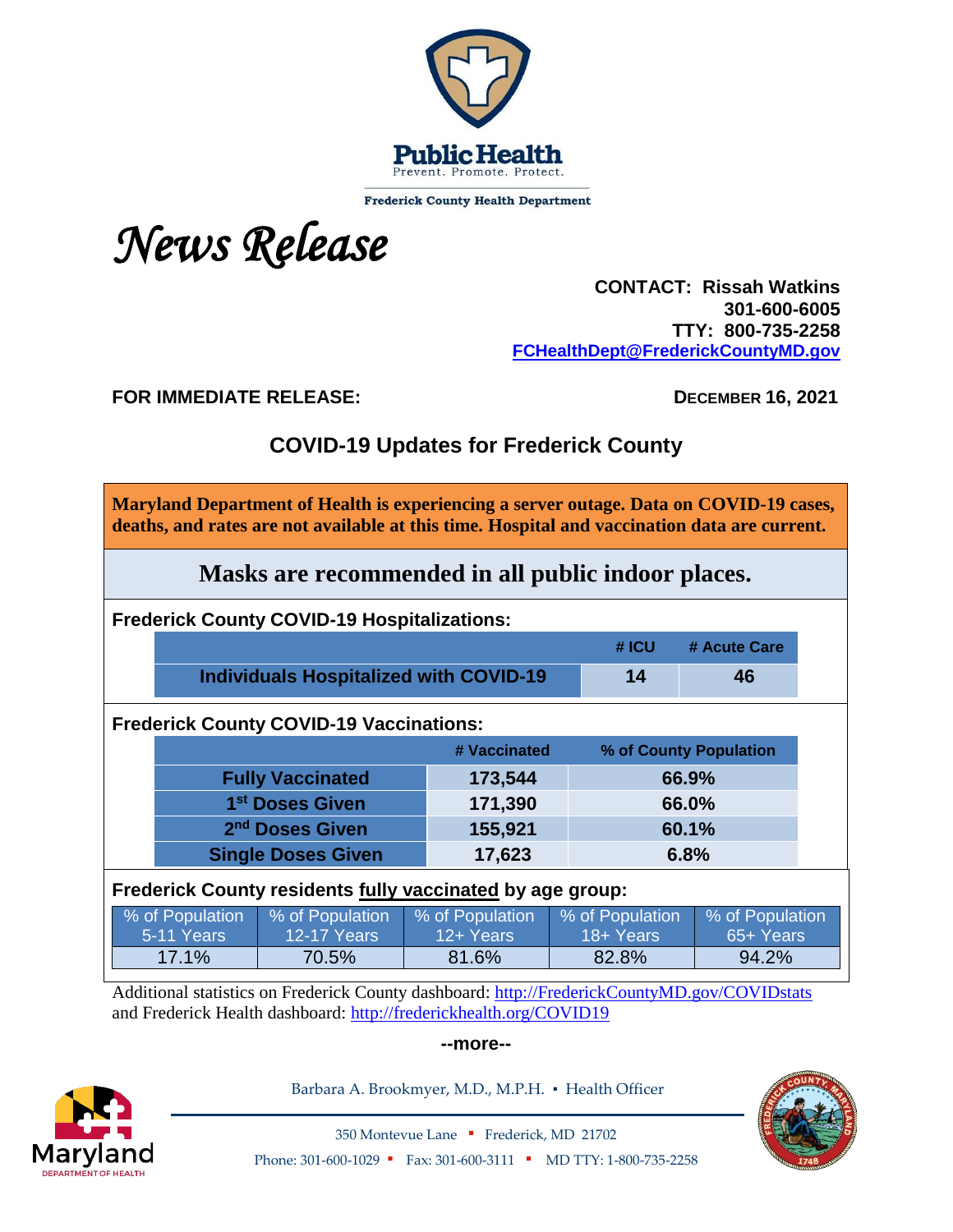

### **Page 2/COVID Update**

# **COVID-19 Testing**

In collaboration with Frederick County Public Libraries (FCPL), Frederick County Health Department (FCHD) offers free [Abbott](https://www.abbott.com/BinaxNOW-Tests-NAVICA-App.html)  BinaxNOW Antigen [At-Home COVID-19](https://www.abbott.com/BinaxNOW-Tests-NAVICA-App.html) test kits to help people prevent the spread of COVID-19.

**The next time kits will be made available is Monday, Dec. 20 at 9am.** Kits will be available at all Frederick County Public Library branch locations in the curbside pickup areas.



- o No appointment is needed; simply pull up to the curbside area designated at each library location. (Details about branch locations are available on the library's [website.](https://www.fcpl.org/branches-hours))
- o Neither proof of residency nor a library card is required.
- o **There is a limit of one test per person, and two per family.**
- o The test should be administered at home.

**The [Testing website](https://health.frederickcountymd.gov/633/10111/How-To-Get-Tested) and [social media](https://www.facebook.com/fchealthdept) will be updated as supplies last, and when we are able to offer them again.** Please check your local pharmacy for other [FDA approved self-test kits.](https://www.fda.gov/medical-devices/coronavirus-disease-2019-covid-19-emergency-use-authorizations-medical-devices/in-vitro-diagnostics-euas-antigen-diagnostic-tests-sars-cov-2) Other testing options can be found at [covidtest.maryland.gov.](http://covidtest.maryland.gov/)

#### **Test Kits for Community-Based Organizations**

A limited number of free test kits are available for community-based organizations serving those at highest risk of COVID-19 and COVID-19 disparities. Test kits will be distributed on a firstcome first served basis to qualifying organizations, while supplies last. Interested organizations can reach out to Alisha Vaughn at [AVaughn@frederickcountymd.gov](mailto:AVaughn@frederickcountymd.gov) to request test kits.

#### **About BinaxNOW Test Kits**

The BinaxNOW test kit is an antigen self-test kit. It is authorized through an EUA (Emergency Use Authorization) issued by the FDA for self-collected anterior nasal swab samples from individuals 15 and older, or adult-collected anterior nasal swab samples from children age 2-14.

Each kit contains two COVID-19 tests that are approved to be used by one person, and the tests are to be used at least 36 hours apart and within three days of each other. The tests are selfadministered, and results are available in 15 minutes. They are not for routine employment testing, pre-travel testing, or school quarantine/isolation. Check with your work, school, or travel destination for more information about tests acceptable for these uses.

#### **--more--**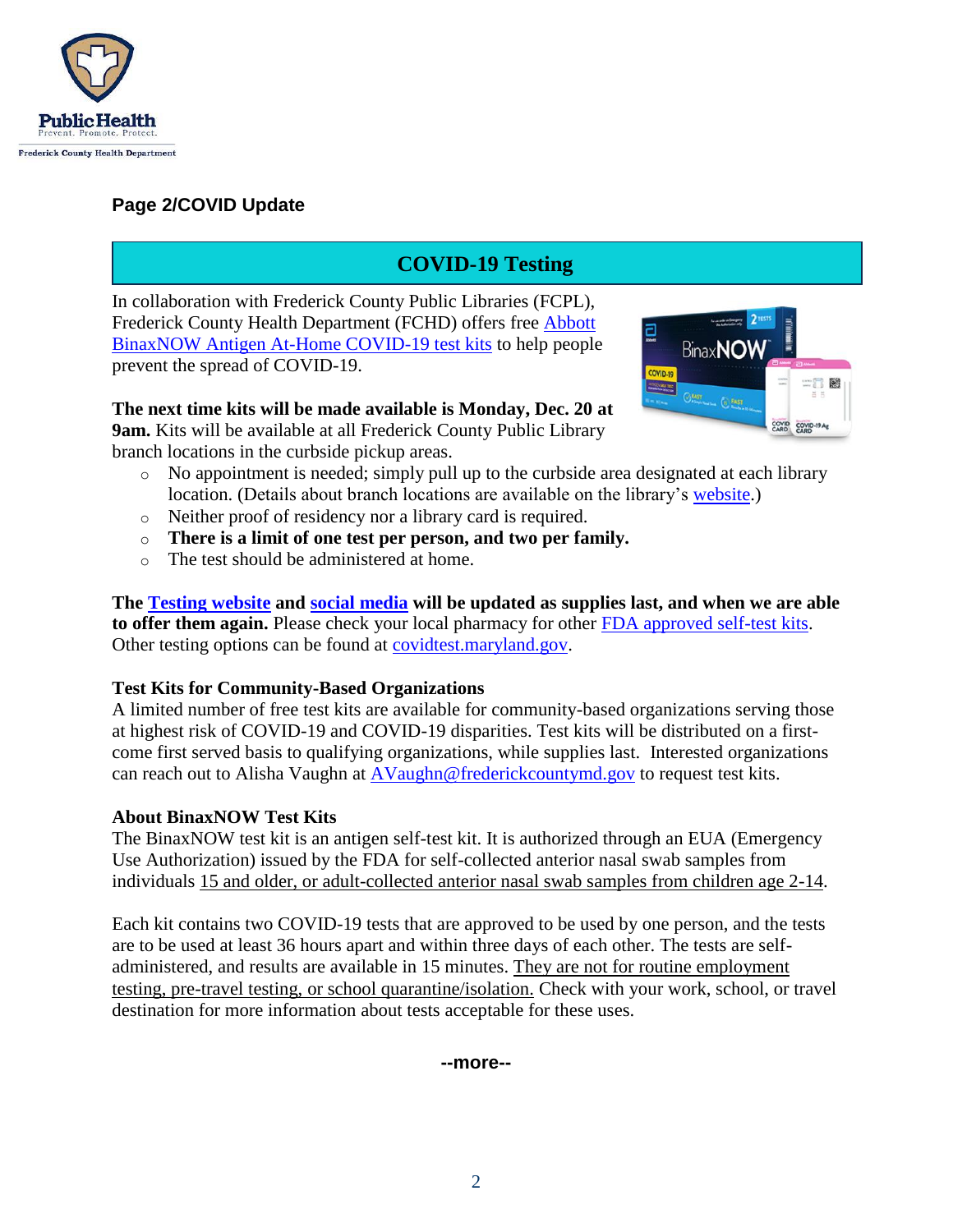

### **Page 3/COVID Update**

## **Update from Governor Larry Hogan**

Governor Larry Hogan announced on Wednesday, Dec. 15, a series of additional actions to address the potential for a further surge in COVID-19 hospitalizations due to the convergence of the Delta and Omicron variants.

"As I announced last week, we are continuing to closely monitor the rise in COVID-19 hospitalizations and use every tool at our disposal to make sure our hospitals have the resources they need to prepare for this and future surges," said Governor Hogan. "These are important actions, but getting vaccinated or boosted continues to be the single most important thing Marylanders can do to protect against these dangerous COVID-19 variants."

- Close Coordination With Maryland Hospitals
- State Establishes Surge Operation Center
- Statewide COVID-19 Hospitalization Thresholds for Actions
- Directing Hospitals to Immediately Submit Pandemic Plans
- Expedite Healthcare Staffing Needs

**Booster Shots, Vaccinations Urged.** All eligible Marylanders are strongly recommended to get a COVID-19 vaccine, booster shot, and flu shot as soon as possible. Flu shots can be administered at the same time as a COVID-19 vaccine shot. To find a clinic, visit [covidvax.maryland.gov](http://covidvax.maryland.gov/) or call the state's multilingual call center, available seven days a week, at 1-855-MD-GOVAX (1-855-634-6829).

See Governor Hogan's [press release](https://governor.maryland.gov/2021/12/15/governor-hogan-announces-additional-actions-to-further-bolster-states-response-to-rise-in-covid-19-hospitalizations/) for more details.

### **Vaccination Clinics for Children 5-11 Years Old**

More appointments for children 5-11 have been added to our website for our 800 Oak Street clinic location (entrance off Himes Ave, [directions\)](https://health.frederickcountymd.gov/DocumentCenter/View/6859/Map-and-directions-to-Frederick-County-Health-Department-Oak-Street-Vaccination-Clinic). Appointments are required, and only available for children 5-11 years old. Children must be accompanied by a parent or guardian.

- Saturday, Dec. 18 from 2-5pm [Click to schedule](https://www.marylandvax.org/appointment/en/client/registration?clinic_id=29026&find_label=find_location&return_to=%2Fappointment%2Fen%2Fclinic%2Fsearch)
- Monday, Dec. 27 from 3-7pm [Click to schedule](https://www.marylandvax.org/appointment/en/client/registration?clinic_id=29516&find_label=find_location&return_to=%2Fappointment%2Fen%2Fclinic%2Fsearch)

Vaccine for children 5-11 years old is also available other places in our community. Check with your local pediatrician, or you can also find local pharmacies and other locations online at [covidvax.maryland.gov](http://covidvax.maryland.gov/) or [vaccines.gov.](https://www.vaccines.gov/)

#### **--more--**